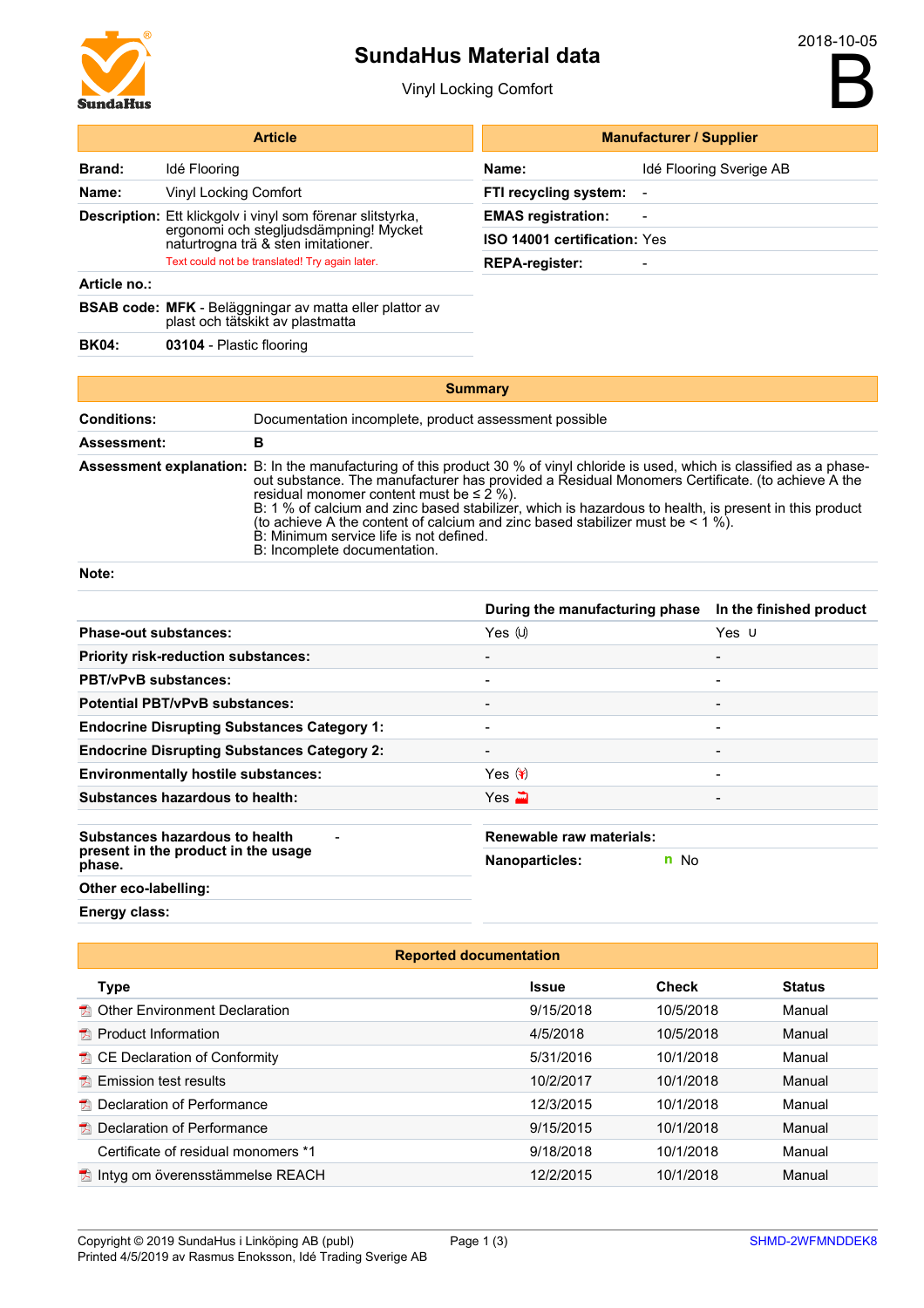# SundaHus Material data



|                                                       |   | <b>Contents</b> |              |                                    |
|-------------------------------------------------------|---|-----------------|--------------|------------------------------------|
| Name:                                                 |   | CAS no.         | Amount       | <b>Classifications</b>             |
| carbon black                                          |   | 1333-86-4       | 1%           |                                    |
| 1,4-benzenedicarboxylic acid, bis(2-ethylhexyl) ester |   | 6422-86-2       | 5 %          |                                    |
| calcium and zinc based stabilizer "Worst Case"-ämne   |   |                 | 1%           | H <sub>315</sub>                   |
| carbonic acid, calcium salt (1:1)                     |   | 471-34-1        | 60 %         |                                    |
| polyacrylate                                          |   |                 | 1%           |                                    |
| (2-propenoic acid)                                    |   | 79-10-7         |              | H226, H302, H312, H314, H332, H400 |
| polyethylene wax                                      |   |                 | 2%           |                                    |
| (ethene)                                              |   | 74-85-1         |              | H220, H336                         |
| polyurethane varnish "Worst Case"-ämne                |   |                 | ≤0.3 $%$     | R <sub>11</sub>                    |
| 2-propanol, 1-methoxy-, acetate                       |   | 108-65-6        | ≤0.00747 %   | H <sub>226</sub>                   |
| dibutyltin dilaurate                                  | U | 77-58-7         | ≤0.00147 %   | H341, H360FD, H372                 |
| benzene, ethyl-                                       |   | $100 - 41 - 4$  | ≤0.00747 $%$ | H225, H304, H332, H373             |
| (isocyanates)                                         |   |                 |              |                                    |
| acetic acid, butyl ester                              |   | 123-86-4        | ≤0.02997 $%$ | H226, H336, EUH066                 |
| benzene, dimethyl-                                    |   | 1330-20-7       | ≤0.02997 %   | H226, H312, H315, H332             |
| PVC-polymer "Worst Case"-ämne                         |   | 9002-86-2       | 30 %         |                                    |
| (vinyl chloride)                                      | U | 75-01-4         | 30 %         | H220, H350                         |
|                                                       |   |                 |              |                                    |

| <b>Emissions</b>          |                  | <b>Energy consumption</b> | <b>Residual products / Waste</b>  |               |               |  |
|---------------------------|------------------|---------------------------|-----------------------------------|---------------|---------------|--|
| VOC:                      |                  | Raw materials:            |                                   | <b>During</b> | <b>During</b> |  |
| TVOC:                     |                  | <b>Manufacturing:</b>     |                                   | construction  | demolition    |  |
| TVOC 4:                   |                  | Total:                    | <b>Re-use:</b>                    |               |               |  |
| <b>TVOC 26:</b>           |                  |                           | <b>Material recycling:</b>        |               | Yes           |  |
|                           | $0.02 \; m$      |                           | <b>Energy recycling:</b>          |               | Yes           |  |
| Formaldehyde:             | g/m <sup>3</sup> |                           | Landfill deposition:              |               |               |  |
| <b>Conforms To E0:</b>    |                  |                           | <b>EWC (European Waste Code):</b> |               |               |  |
| Conforms to E1:           | Yes              |                           | <b>Hazardous waste:</b>           |               |               |  |
| <b>Conforms To M1:</b>    |                  |                           |                                   |               |               |  |
| <b>Conforms To M2:</b>    |                  |                           |                                   |               |               |  |
| <b>Conforms To CARB1:</b> |                  |                           |                                   |               |               |  |
| <b>Conforms To CARB2:</b> |                  |                           |                                   |               |               |  |
| <b>EMICODE:</b>           |                  |                           |                                   |               |               |  |

### Portion of recycled material

Service life:

Service life

Pre-consumer:

Post-consumer:

#### Classification of the product

Hazard statements: Precautionary statements

Risk phrases

Safety phrases

### Corporate Social Responsibility (CSR)